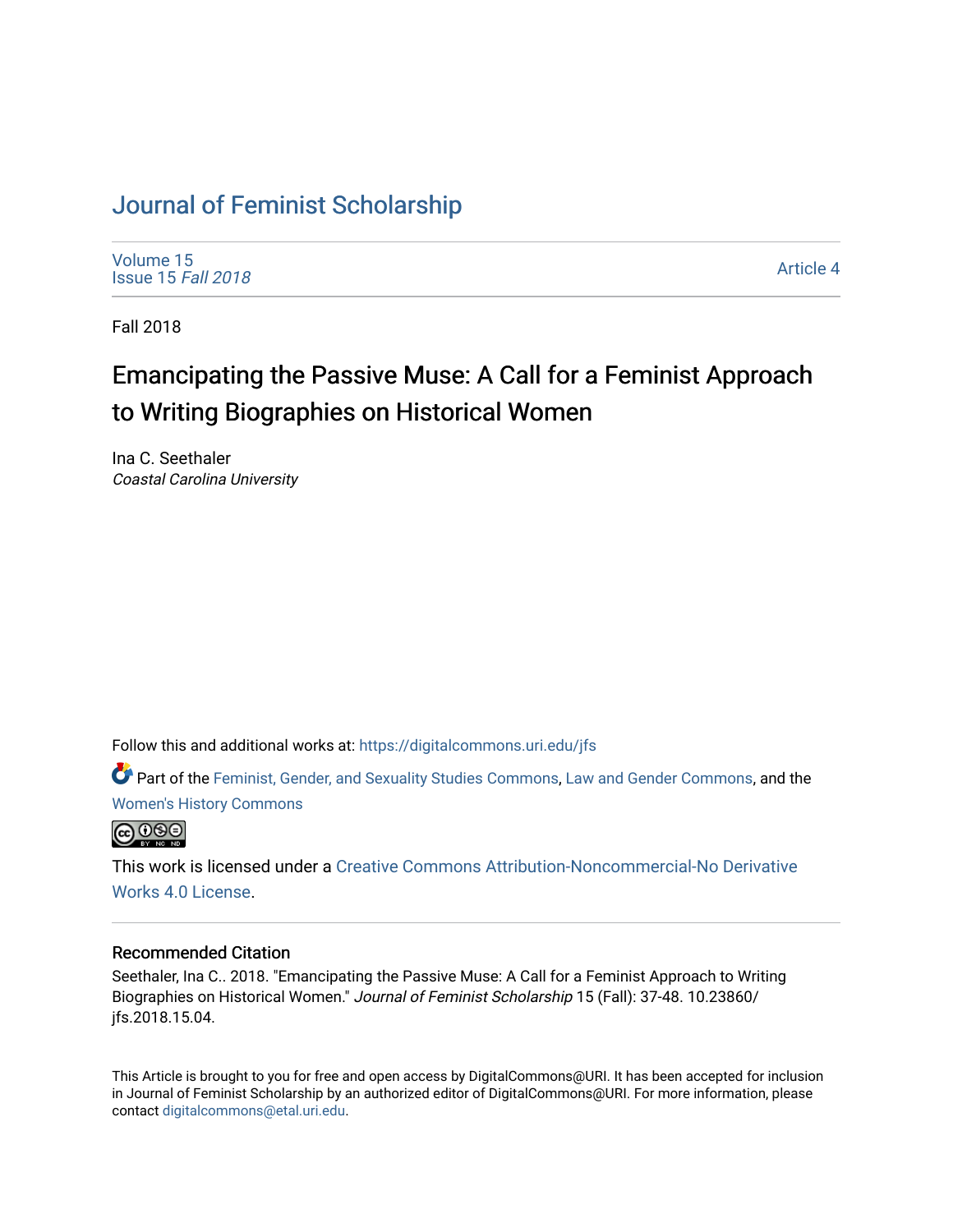# Emancipating the Passive Muse: A Call for a Feminist Approach to Writing Biographies on Historical Women

# Ina C. Seethaler, Coastal Carolina University

**Abstract**: This essay analyzes two popular biographies on historical women to interrogate how a focus on gender has shaped the genre: Nancy Ruben Stuart's *The Muse of the Revolution: The Secret Pen of Mercy Otis Warren and the Founding of a Nation* (2008) and Jung Chang's *Empress Dowager Cixi: The Concubine Who Launched Modern China* (2013). I argue that biographers who perpetuate gender stereotypes miss a momentous opportunity during the current life writing boom in the United States to educate readers on women's social, cultural, and political contributions worldwide. In proposing that feminist-informed biographies are more accurate, complete, and make social and cultural interventions, I discuss how these texts celebrate women's abilities and successes and, thus, counter patriarchal interpretations of history.

**Keywords**: biography, gender studies, historical women, feminism, life writing

## Copyright by Ina C. Seethaler

The 1990s saw a boom in literary criticism about feminist biography. At that time, research had begun to suggest that "biography, once a 'men's club,' has been radically changed by the flood of attention now paid to women's lives" (Alpern et al. 1992, 5). Today, books about women's lives seem to be a staple of every bookstore. But what if some of these texts perpetuate gender stereotypes instead of challenging them? How far has biography progressed in offering feminist, gender-centered analysis? More discussion about whether shifts in gender consciousness have been consistently applied to the writing of biography is needed, especially since women's lives often do not meet the standards and approaches established by malecentered life writing (see, for example, Jelinek 1980). Biographers do not need to write inherently feminist life accounts, but they should not perpetuate sexist understandings of women's history. I propose that feminist-informed biographies are more accurate, complete, and can make social and cultural interventions because they celebrate women's abilities and successes. Such life writing destabilizes the normalization of male experiences as well as the trivialization and distortion of women's lives; it reclaims women's history. Many readers consume biographies to gain a deeper understanding of the world and, possibly, their own lives, and it is essential that these works challenge patriarchal ideology and represent their subjects' full agency and humanity.

Nancy Ruben Stuart's *The Muse of the Revolution: The Secret Pen of Mercy Otis Warren and the Founding of a Nation* (2008) and Jung Chang's *Empress Dowager Cixi: The Concubine Who Launched Modern China* (2013) share characteristics that make them fruitful case studies for a comparative reading of how sexist stereotypes have persisted or have been challenged in biographies. Both are commercial biographies written by award-winning female authors and published by non-academic presses that aim to recover for a mass audience the experiences of two female historical figures who have not received wide-spread attention despite their political and cultural influence. Both lives depicted are set in highly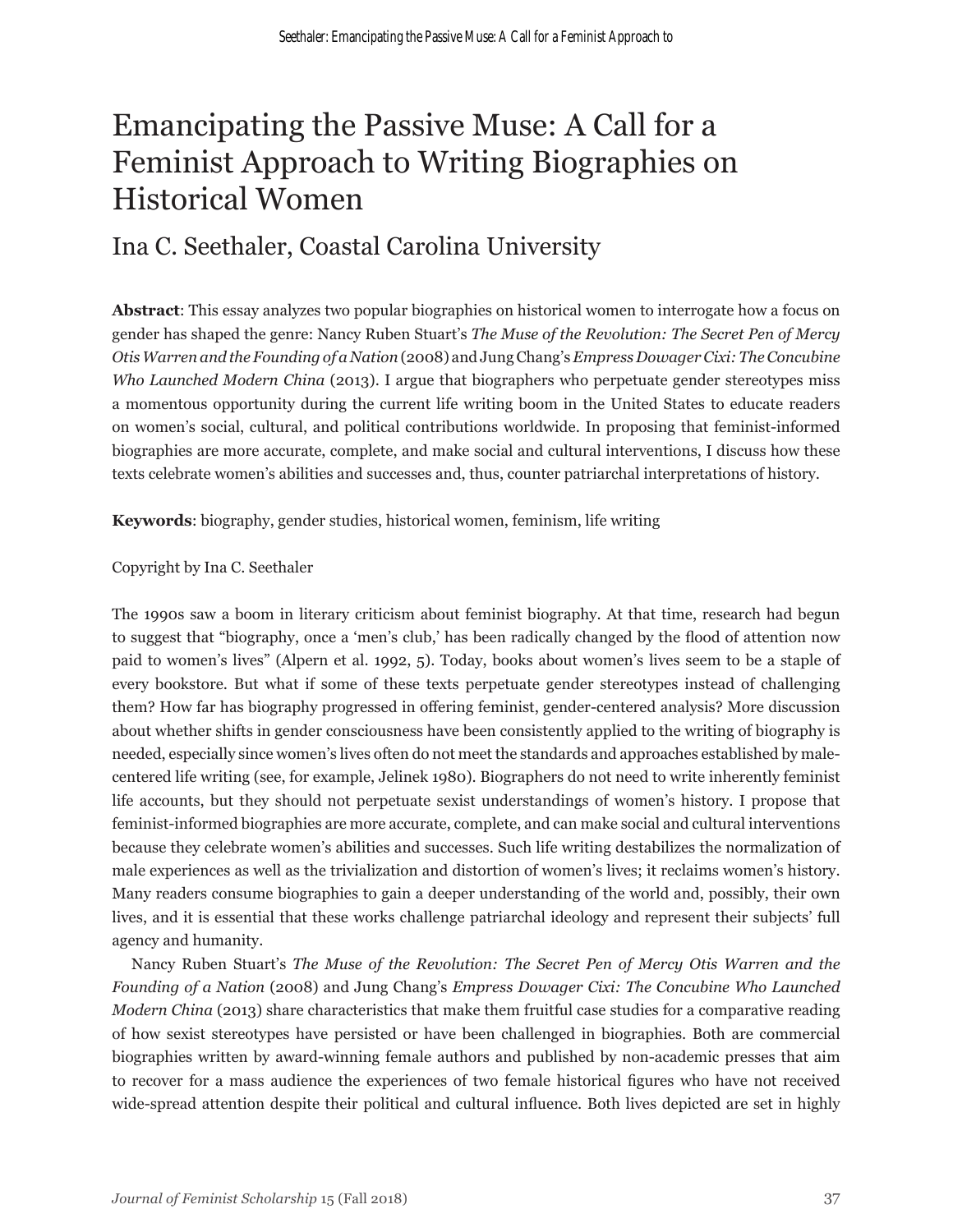patriarchal societies and times. However, the biographers' methodologies that contextualize and analyze these lives differ vastly. While Stuart roots the portrayal of her subject in assumptions about the overly emotional and dependent nature of nineteenth-century American women, Chang sets the tone of female empowerment and agency from the beginning of her book. In this essay, I examine both biographers' approaches and contrast them with earlier works on the same subjects to demonstrate how biographies on women can benefit from a feminist perspective. I choose commercial biographies because I am interested in the gendered messages they send to an audience that might not necessarily be well-versed in feminist and/ or gender theory although I recognize that the distinction between these subgenres is not clear-cut.

A focus on a mass, non-academic readership might explain why a biographer chooses to cater toward "society's much-publicized emphasis on the need for a return to stable, traditional morality" (Wagner-Martin 1980, 44). The popular biographer is undeniably caught in the dilemma of balancing the gap between sales and nuanced, feminist biographical writing. Wholesomeness and traditional values appeal to the general public as they promise notions of security and steadiness—often at the expense of accuracy and comprehensiveness. According to a large-scale Goodreads survey, men are more likely to read biographies than women, but they are less likely than women to read works by female authors (Morrison 2017). In a declining market for (print) books, even non-profit book publishers like Beacon Press, which published *The Muse*, must woo readers any way possible.

Perhaps, based on the above-mentioned reading preferences and prevailing assumptions about what kinds of stories women enjoy hearing, publishers hope to render biographies more attractive to a female readership by making them sensational, romantic, and fiction-like. But maybe it is because women seldom find realistic, non-stereotypical, empowering biographies that they are more hesitant of the genre. In what follows, I examine Stuart and Chang's texts together to demonstrate that when biographers of women echo, in methodology and content, current scholarship focused on gender and patriarchal social pressures, they offer a more precise and detailed picture of the political, cultural, and religious elements that shaped their subjects' experiences.

#### **The Life of the Passive Muse**

Biography has reached an immensely popular status in the United States. Janet Gray suggests that the genre is so widely read now that it exerts a more tangible "potential social impact than other modes of critical writing" (1993, 35). In light of biography's influence over its readers' belief systems, it is noteworthy how Nancy Ruben Stuart, a journalist and author of multiple popular biographies on women, reproduces nineteenth century gender roles in her biography on Mercy Otis Warren (1728-1814), who tested gender norms during the American Revolution as a poet, playwright, and outspoken political writer and critic. Stuart promises an alternative history but does not expose and analyze gender norms on which traditionalist histories rely. *The Muse* portrays Warren as a conventional woman, which diminishes her social and political work and feeds a patriarchal narrative of women's invisibility and insignificance.

In her preface, Stuart emphasizes that she does not intend to elaborate on the "theoretical aspects" of her subject's life because, according to her, that is what "college seminars, academic biographies, and . . . rare book rooms" do; rather, she aims to paint an "intimate picture of [Warren's] life for the general reader" (2008, xi). Stuart does not further explain which theoretical aspects she has chosen to disregard. While her assessment not only misrepresents many scholarly biographies, it also serves Stuart as a justification for ignoring feminist perspectives that enable readers to see beyond the cultural surface and understand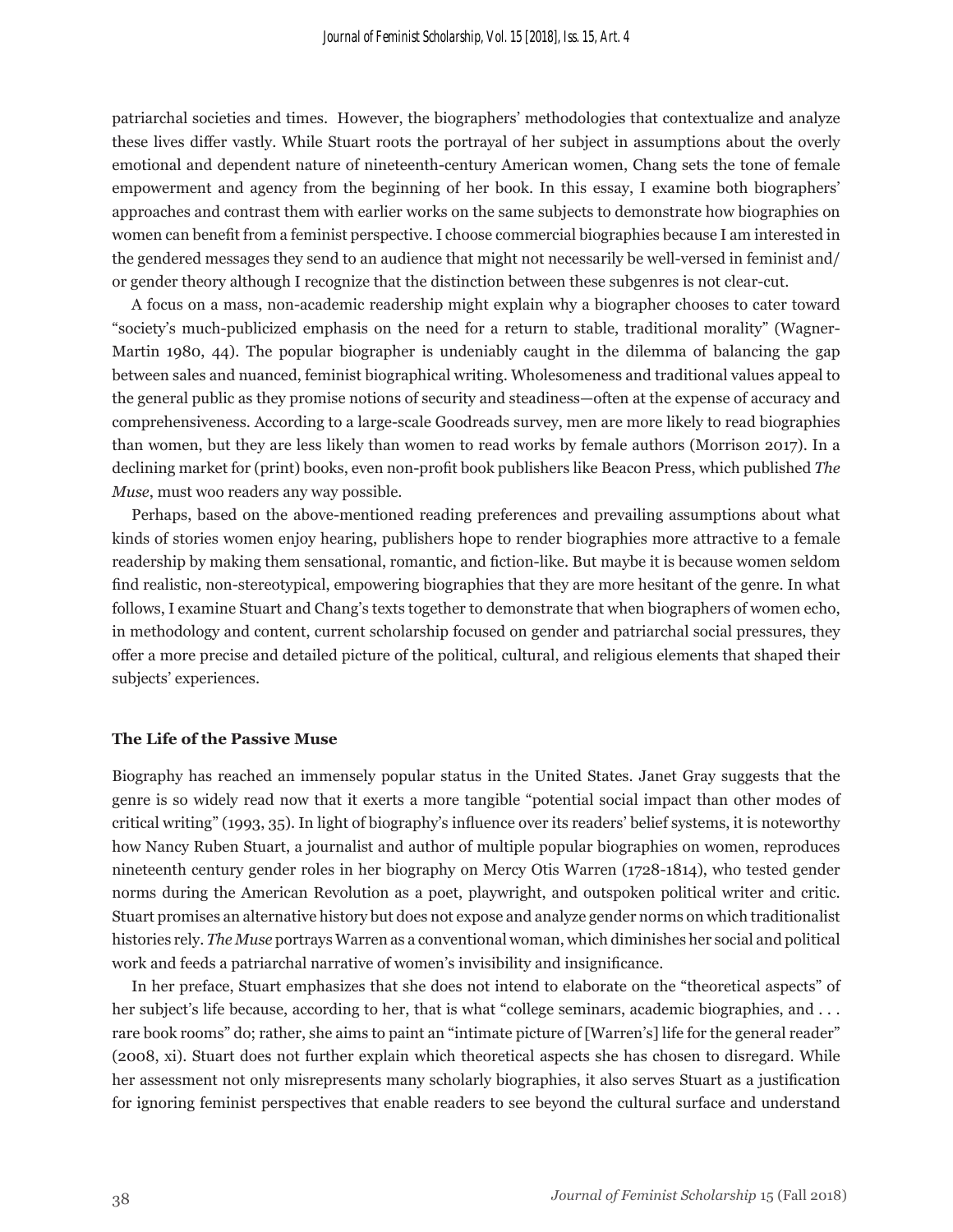women's lives in the past better. As a result, as Kate Davies points out in her review essay on *The Muse*, "Warren's outspoken personality, her deeply held political views, and her exceptionally strong and distinctive literary style" vanish in Stuart's account (2009, 375). Instead of portraying Warren as distinctive, gender generalizations and stereotypes dominate the narrative.

Beginning with the title of her biography, Stuart implies passivity. A muse is known for inspiring artists, especially men, but agency is not one of her primary characteristics. Usually, little is known of a muse's life beyond her artistic encouragement. Similarly, the reader learns little about Warren's childhood and youth in *The Muse.* A rare glimpse into Warren's early years simply points out that she was always longing "for a man to appreciate" her needlework (2008, 16). Instead of helping readers understand patriarchal ideology, the biography re-creates it by focusing narrowly on the roles Warren was expected to play. Throughout the text, the emphasis lies on Warren's performance of patriarchal duties and rarely on her desires, thoughts, or decisions.

As a result, Stuart insufficiently investigates her subject's complexity and individuality. The reader learns that, for Warren, women's oppression equaled "Parliament's suppression of the Americans' natural rights" (2008, 68). Yet, in the remainder of the book, Stuart does not develop Warren's indictment of the colonial disregard for women. Instead, she describes Warren's functions after her marriage as a hostess, witness, and confidante. In the biography, Warren's identity is comprised as a wife who is emotionally, financially, and morally dependent on her husband. From these rather passive positions, Warren supposedly admired the men that surrounded her. At one point, Stuart comments that most of Warren's forty-six years "had been spent raising sons, spinning, sewing garments, and stocking her larder, pantry, and root cellar for the arrival of unexpected guests" (6). Even though this statement could open up a critique on gender ideologies and reveal further insight into Warren's life apart from stereotypical instances—which is an important revision of male-centered histories—Stuart merely mentions that Warren was completely happy. While Warren might have been happy, Stuart's conclusion is mostly based on patriarchal assumptions. In her 1988 seminal work *Writing a Woman's Life*, Carolyn Heilbrun explains biographers usually judge marriage, "using only the indications of happy marriage that romance and the patriarchy have taught us," and she urges us to look for equality in marriage (95). Stuart's characterization of Warren follows such simplistic and submerged preconceived gender norms of happiness in spite of available accounts and period sources that include Warren's own writing.

Published in 2008, one might assume that *The Muse* would reflect a critically gendered outlook on women's lives during the American Revolutionary War. Despite the current understanding that "gender ideals have molded behavior and defined the standard against which deviance is measured" (Pleck 1991, 1), Stuart assesses Warren with the same patriarchal standards of Warren's lifetime. I argue that biographies on women—and especially those that target a mass audience who might not be immersed in the histories and theories of gender—should create analyses that aim to discuss underlying gendered inequities and unspoken points of social critique. Yet, *The Muse* perpetuates gender hierarchies and rarely attempts to criticize stereotypical descriptions of Warren as a prototypical "Angel in the House," who relishes in confinement as a feminine and pious trait. Stuart valorizes Warren as passive and fragile despite historical sources—such as Warren's own diaries, letters, and fictional writing—suggesting that Warren was neither of these. While Warren did not petition for women's rights in an official capacity, her writings, public discontent with politics, and influential relationships with other women contradicted assumptions about women being too overcome by their emotions to participate in public life.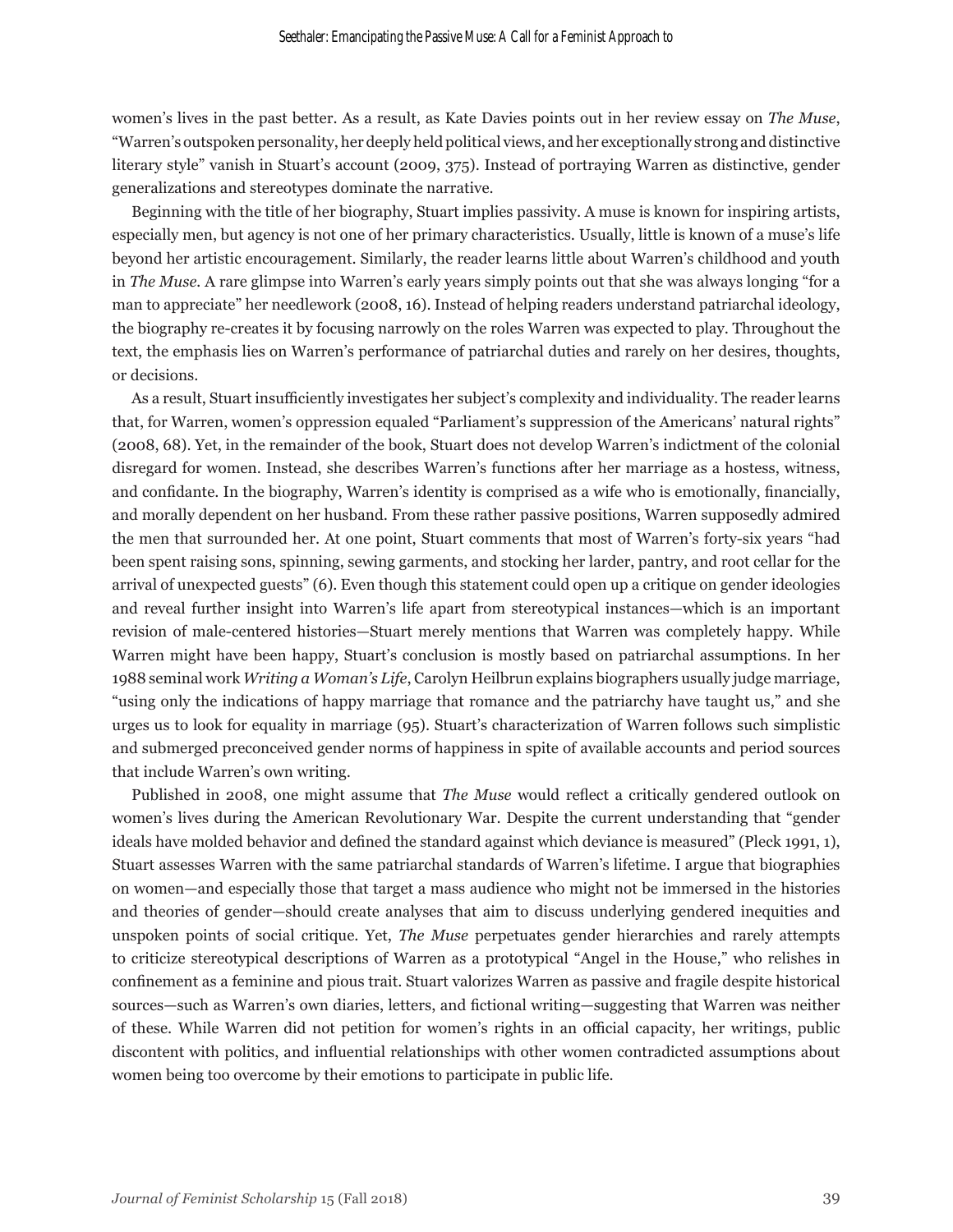Even when Stuart acknowledges her subject's strong convictions, she reduces Warren's agency by describing her as "the docile matron was transformed" in a passive voice that indicates she does not see the source of change in Warren herself (2008, 6). While Stuart acknowledges that Warren defines herself in her own correspondence as a "perceptive, strong, and deeply caring individual, sometimes foolishly driven by emotions, at other times guided by cool rationality, alternately witty and vitriolic, but ultimately human in her flaws and virtues" (xii), she does not further engage with the strong and smart political convictions that these letters expressed among a strong-willed group of women. Instead, Stuart reproduces a gendered narrative focused on women's overly emotional minds.

In *An Historic Overview of American Gender Roles and Relations from Precolonial Times to the Present*  (1991), Elizabeth Pleck demonstrates that social, cultural, political, and sexual subordination were a part of every woman's experiences in eighteenth-century America. Stuart does not direct the reader's conscious focus toward manifestations of patriarchal oppression in Warren's life; instead, she solidifies the division of society into a male public and female private sphere when she comments at length on Warren's brother and husband's political accomplishments and then turns to Warren by mentioning that she "tended more domestic fires" (2008, 26). In contrast to Pleck, Stuart's writing consolidates gendered clichés. Stuart's one mention of Warren as not a widely celebrated "founding mother" because of the "eighteenth century bias against learned women" (xii) is not enough to suggest that she makes gender a focus in her writing.

Using a gendered lens in biography has the potential to give a platform for women's everyday experiences in their own right. As Kathleen Barry argues, if the focus of women's biography is primarily on their social positions as wives and mothers, "women's lives are not treated as if they are multidimensional at all" (1992, 34). For readers of *The Muse*, it is hard to see beyond Warren's supposed one-dimensional fixation on domesticity because Stuart presents her life as being predominantly shaped by men and does not elaborate on her agency in her writing and beyond it. Accordingly, Angelo Angelis laments in his review of *The Muse* that the book lacks "connections to Warren's efforts as a historian" and that it "misses a number of opportunities to explore . . . Warren's effect on her husband's political decisions" (2009, 195). Stuart constructs two spheres for Warren. In the realm of her literary work, Warren can express herself freely. Apart from this sphere, in Stuart's narrative, Warren is completely dependent on the men in her life instead of actively affecting and informing them.

The depiction of the separation of private and public spheres captures historical fact, but instead of offering readers a critical, gender-focused context for these conditions, Stuart leaves them unquestioned. She does not analyze gender as a social construct, which affects how women shape their lives. A lack of this understanding of gender "distorts, if not falsifies, any account of a woman's life. This is true even when a woman is unaware of or inarticulate about the effects of gender on her life" (Alpern et al. 1992, 7). I would like to add that a disregard for critical gender analysis certainly also leads to incomplete narratives of men's and gender non-conforming people's lives.

Throughout the book, Stuart excessively uses emotional vocabulary to describe, oftentimes seemingly imagined, interactions between Warren and her husband and sons, her worries about them, and her diligence toward her household chores.1 Scenes that describe Warren as constantly "tend[ing] to her ailing father and needy sons, [and] worr[ying] about her overworked husband" foreground her role as wife and mother (2008, 93). *The Muse* could have been written in the nineteenth-century, when, as Susan Bell and Marilyn Yalom elaborate, most biographers "assumed an essentialist division between a masculine and a feminine 'nature,' observing how the biographical subject did or did not deviate from so-called feminine virtues, such as modesty and intuitiveness, or so-called masculine qualities, such as courage and rationality"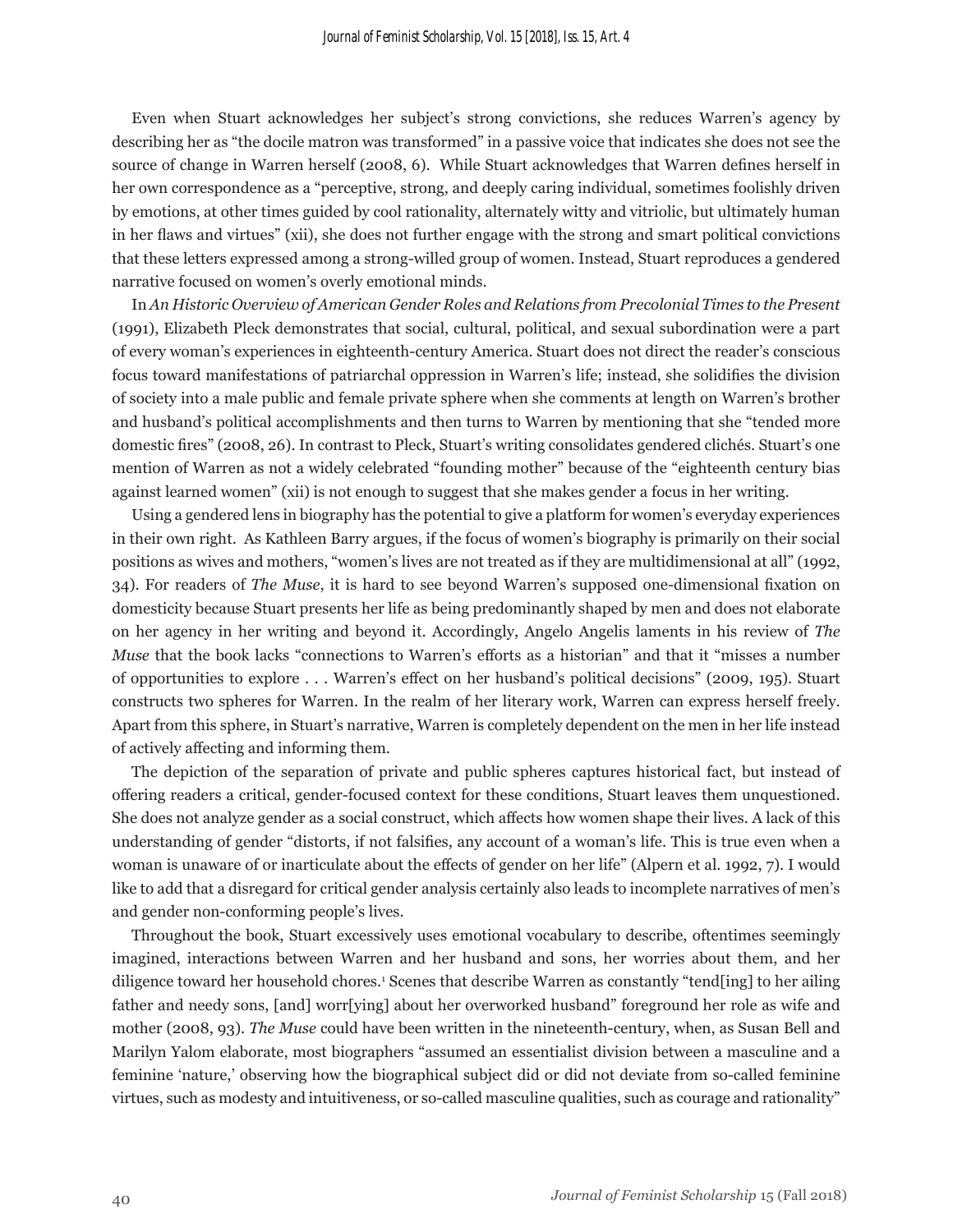(1990, 7-8). Stuart's gender essentialist approach upholds patriarchal oppression, neglects to question how women's experiences are shaped by the social construction of gender, and misses important observations about and re-interpretations of women's agency and power.

#### **A Different Story**

Playwright Alice Brown utilized a substantially different approach to writing Warren's life in *Mercy Warren*  (1896), which counter-balances Stuart's patriarchal narrative in interesting ways. Brown emphasizes Warren's agency and shows how she manipulated and overcame existing gender ideologies to display her patriotism. By giving details on Warren's political engagement beyond her writing, Brown highlights the paradox that permeated Warren's life, namely being proud of her agency and yet depending on men. Brown focuses emphatically on Warren's liberating achievements in a male-dominated society. In contrast to *The Muse*, Brown begins her biography of Warren by depicting Warren's childhood in great detail. This effort on Brown's part gives Warren a story of her own and individualizes her by setting her apart from the men in her life. Brown also devotes a separate chapter on "The Woman's Part," in which she depicts the life of women during the Revolutionary War and describes how women's connectedness brought about comfort and political change.

While Stuart does not use Warren's writing as a primary object of analysis but concentrates on her social environment, Brown evaluates Warren's three-volume *The History of the Rise, Progress and Termination of the American Revolution* (1805) and her writings about her husband and brother. Brown thereby acknowledges, in Bell and Yalom's words, that "women in the past, who were limited in their access to the public sphere, often seized the opportunity of writing their lives 'obliquely' through the biographies of their husbands, fathers, brothers" (1990, 4). Because their lives were not considered worth writing about, some women subversively inserted their own experiences into biographies about men who 'deserved' public attention.

Brown's portrayal of Warren serves as an early example of gender awareness in biography. At its publication, it contributed to an increased demand for biographies about "illustrious and learned women" in the eighteenth and nineteenth century (Batchelor 2012, 181). Jennie Batchelor elaborates that the authors of many of these works sought to provide role models for and instill inspiration and "ambition . . . in female readers" to change this particular audience's inundation with romance and stereotypical femininity (182). While she may not have called her methodology feminist, Brown's approach of telling Stuart's life can certainly be credited with a feminist sensibility focused on the politics of gender and empowerment.

Very different from Stuart, Brown's analysis of Warren's life is based on the assumption that she "considers herself the equal, mental and moral, of the more fortunate sex" (24), which remained a bold attitude even at the time of Brown's publication. Brown and Stuart's respective descriptions of the falling out between Warren and President John Adams—her literary godfather, who protested his representation in Warren's *The History*—emphasizes their different approaches to writing a woman's life*.* In a long account, Stuart shows how beleaguered and helplessly dependent Warren was on her male patrons. Brown, on the other hand, keeps her depiction of this incident short and affirms Warren's self-defensive position when she points out, "though, even under attack, she would not have withdrawn a syllable from what she had written" (1896, 211). Brown represents Warren as resilient and standing up for herself and her own work even when faced with criticism.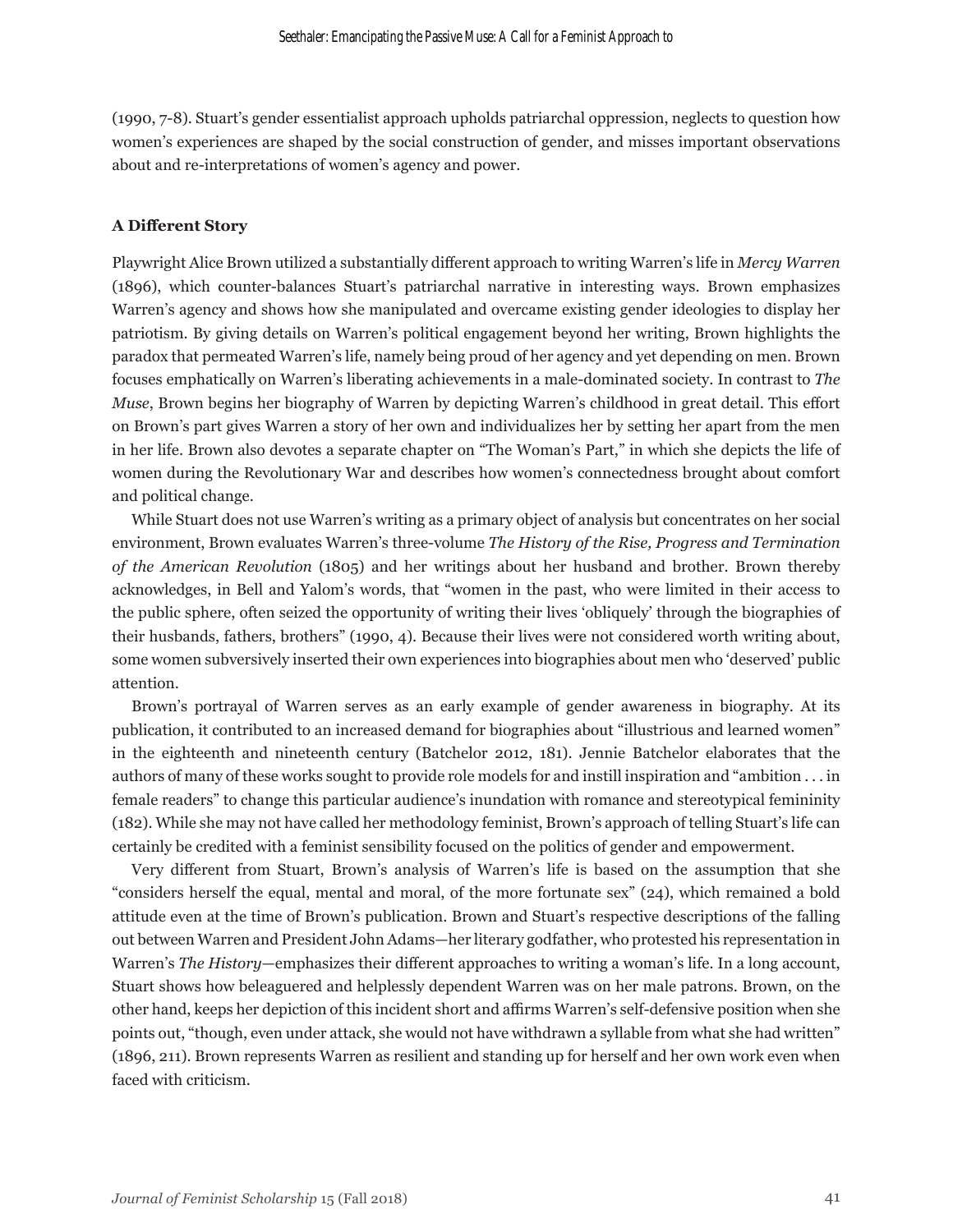Unlike Brown, Stuart implies that women in colonial America did not have any concrete influence on the world outside their households. Yet, Linda Kerber's *Women of the Republic: Intellect and Ideology in Revolutionary America* (1980) uses Warren as an example to display "women's [emancipatory] efforts to accomplish for themselves what the Revolution had failed to do" (12). Stuart could have discussed women's authority in the Revolutionary Era by portraying Warren's relationships with other women not so much "from an exclusively individual psychosexual perspective" but within a "cultural and social setting" (Smith-Rosenberg 1975, 2). This approach illustrates how mutual support among women at the time did generate power. For instance, Carroll Smith-Rosenberg explains that shared biological experiences throughout women's lives such as pregnancy, childcare, and menopause brought women together and created a space of "physical and emotional intimacy" (1975, 9 and 14), which gave rise to consciousness-raising opportunities and empowered women to demand that their voices be heard. Unfortunately, Stuart's work aligns more with that of traditional male biographers of women's lives who have "the tendency to chart a woman's life in terms of her friendship and liaisons with men rather than equally through her associations with other women" (Wagner-Martin 1980, 112). Other biographers of Warren have attributed substantially more significance to the correspondence between Warren and her female acquaintances and referred less to general, patriarchal versions of American history in their depiction of Warren's life.

Kate Davies's (2005) *Catharine Macaulay and Mercy Otis Warren: The Revolutionary Atlantic and the Politics of Gender* constitutes a rich example of female-centric historical writing.2 In her book, Davies uses gender as a theoretical lens to discuss Macaulay and Warren's writings and how they affected political cultures during their time. A key focal point in Davies's analysis is these women's close friendship and their relationships with other influential women. According to Davies, in addition to serving as settings for mutual emotional support, these female relationships were essential spaces for women to debate and assert power and critique patriarchy. Warren was engaged in intense epistolary exchanges with Catherine Macaulay, Hannah Lincoln, Penny Winslow, Ellen Lothrop, and Abigail Adams. Stuart only elaborates on these relationships in passing. Davies, on the other hand, emphasizes how these women's letters demonstrate "energetic engagement with public affairs and a real sense of themselves as participants in a sentimental-political network" (2005, 200).

Incorporating these friendships into Warren's life narrative renders visible how elite women during the Revolutionary Era turned domesticity into a political tool to express their opinions and patriotism (Davies 2005, 187). In fact, Gerda Lerner calls Warren one of the women who were "central architects of the new female ideology," one that was patriotic, domestic, and decidedly political (1975, 11). According to Lerner, Warren constructed "a rationale for women's interest in politics that was justified in terms of their right to free speech and self-expression" (83) and contended that "women's duty to their own families required them to sort out public information accurately and to take a political position" (84). Warren did not reject domesticity; she politicized it, and Stuart's portrayal of her life fails to reflect this political significance. A deeper understanding of Warren's political calculations contradicts *The Muse*'s emphasis on her passivity; it follows Heilbrun's (1988) demand that biographers of women must complicate the notion of the domestic sphere and the assumed maleness of power in order to depict women's social, political, and cultural influence correctly.

Readers learn from Davies that Warren urged her nieces and granddaughters to study history and politics and to disregard prejudices that told them otherwise (2005, 16). Encouraged by the support she received from other privileged women, she forcefully participated in political debate, a sphere dominated by men. Warren openly opposed the U.S. Constitution and heavily criticized the first two American presidents (250). She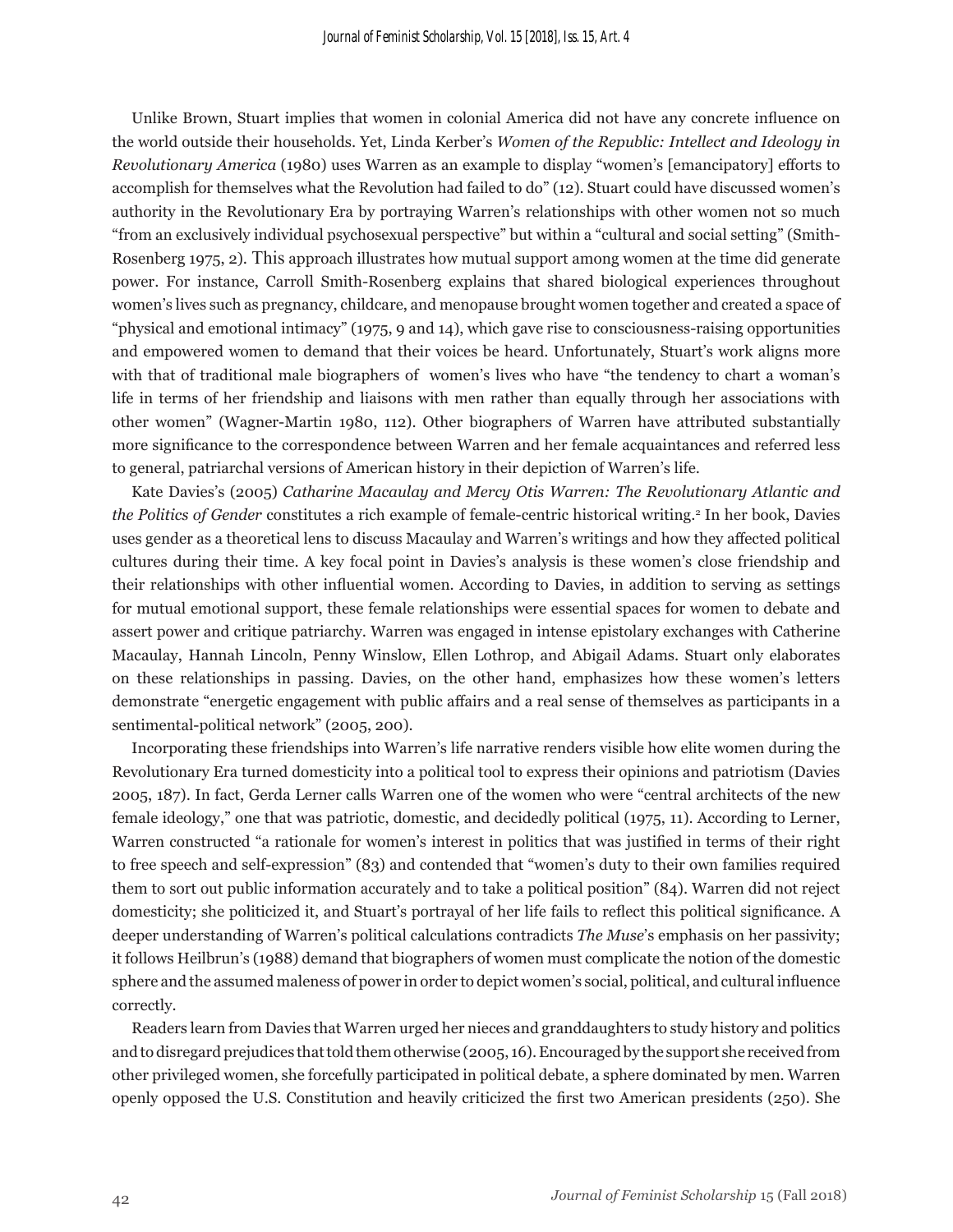claimed her gender made her a better political writer due to her objectivity and "moral incontrovertibility" (295). Importantly, her social and political negotiations created the conditions for early women's feminist writings, like Mary Wollstonecraft's, during the suffrage movement (304). However, *The Muse* does little to help readers understand these elements of Warren's historical, political, and feminist legacy.

Stuart could have given the reader a nuanced understanding of patriotism from the perspective of a woman in the Revolutionary era. While women were shown off publicly and symbolically used as emblems of virtue, they were otherwise socially excluded and without rights during the Revolutionary era. Stereotypes of women being overcome by passion served as tools to curtail women's citizenship. By connecting Warren's life with the birth of the American nation, Stuart, at first glance, seems to subvert these ideas and offer a different reading of the Revolutionary era. As Kathleen Canning explains "studies of . . . gender may overlap or rely analytically on the study of the nation" (2005, 15). For example, Carol Berkin and Clara Lovett demonstrate the "forms, the significance, and the consequences" of women's participation in revolutionary movements, among them the American War of Independence, and discuss the influence of war on women's emancipation (1980, 79). Stuart misses the opportunity to discuss Warren's agency and the connections between gender and the public sphere. Instead of questioning rigid gender norms and describing how Warren might have tried to break out of them, Stuart loses herself in sentimentality and melodrama that buttresses sexist understandings of women's lives. This narrative approach is not unique to *The Muse*. In *Defiant Brides* (2013)—her biography of Margaret (Peggy) Shippen Arnold and Lucy Flucker Knox*—*Stuart embraces many of the same techniques that I find troubling in *The Muse*. For example, Stuart asserts that while the subjects of her book are normally depicted as a traitor and a patriot respectively, she is determined to make them "human beings, … vulnerable, fallible, and praiseworthy" (xvi). This goal is laudable, but the vocabulary used for the section titles of the book, which focus on these women's roles as "brides," "wives," and "sisters," again establish a fixation on patriarchal gender norms.

Comparing *The Muse* and *Mercy Warren* suggests that historical realities and social developments might influence biographers less than their own personal agendas. Brown experienced the same political and social restraints as Warren during a time when the Women's Rights Movement was gaining strength, and so it is likely that Brown intended to make a political statement in accentuating Warren's emancipatory attitudes. Stuart's reasoning for her portrayal is also shaped by ideologies and market concerns of her own time, perhaps to expand the appeal of her biography on the general readership. Stuart may have hoped to reach a large audience with her conservative, emotional tone. Using sentimental vocabulary, Stuart creates an idealized world, which may please a particular kind of reader, but will create a skewed image of Warren's lived reality. For example, Davies corrects Stuart in her interpretation of "Warren's use of the word 'piddle'" as a "lapse into unladylike vulgarity" in clarifying that the term was a code word in her circle of friends for a disliked politician (2009, 375). Davies also reveals that when Warren notes in a letter to her husband that he considers state affairs "'too deep for the female ear or too intricate for her consideration" (*Ibid*), she is not admitting her submissiveness—like Stuart stresses—but rather uses sarcasm to ridicule her husband's condescension.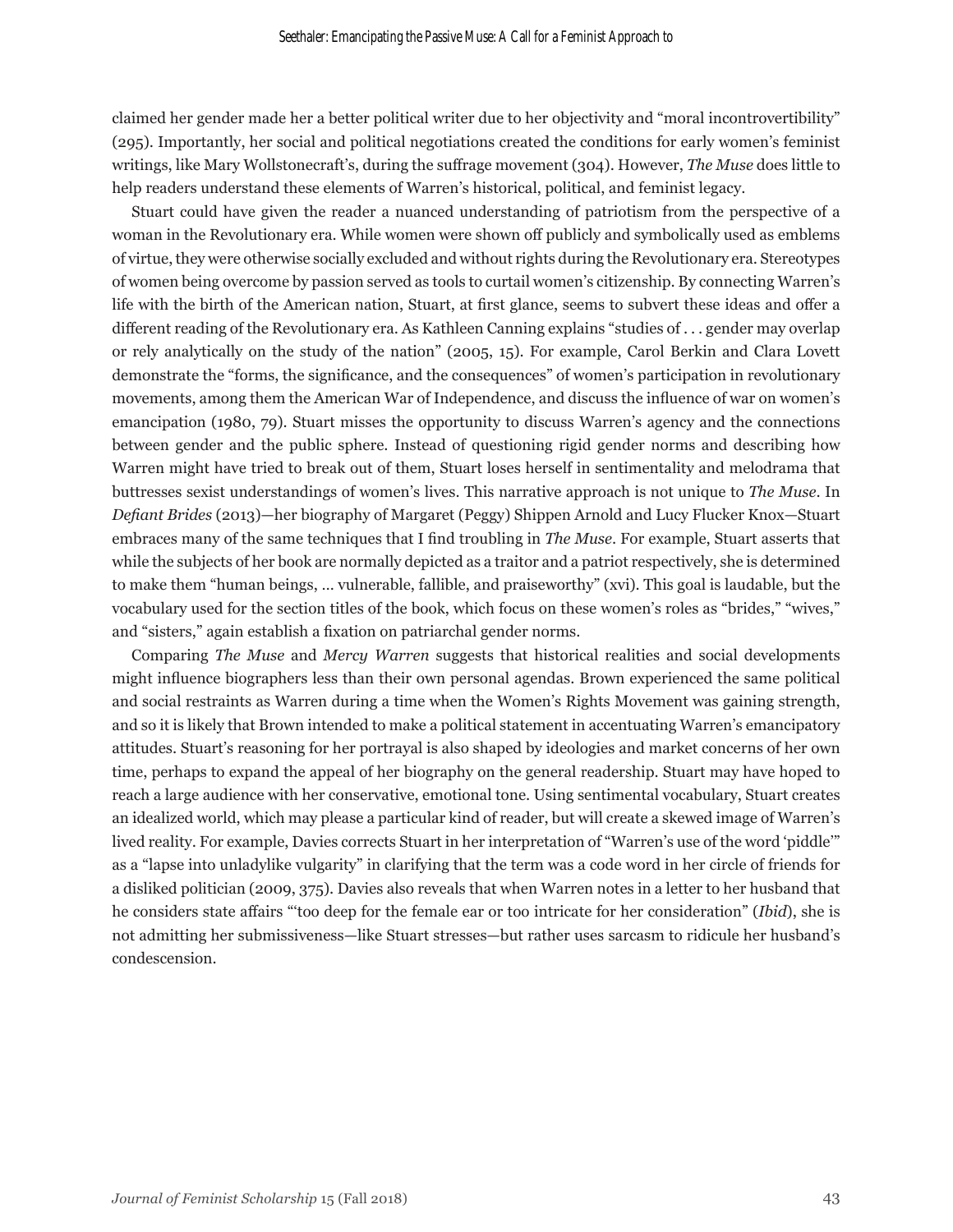#### **An Alternative Approach**

Vastly differing in its methods of capturing a historically important woman's life in a popular biography, Jung Chang's *Empress Dowager Cixi*: *The Concubine Who Launched Modern China* (2013) establishes a gender emphasis on Cixi's life from the very beginning. This biography stands out as a powerful feminist approach to Chinese history. Chang's approach to telling Cixi's life is unique because many biographical accounts represent the empress as a ruthless ruler whose governance style mostly consisted of killing off her enemies. These sensationalized narratives rely on the hypersexualization of Cixi, which further discredits her power. Most of these works are based on information from male sources skeptical of women's influence on government. One of the most dominant biographies, J.O.P. Bland and E. Backhouse's *China under the Empress Dowager: Being the History of the Life and Times of Tzu Hsi, Compiled from State Papers and the Private Diary of the Comptroller of her Household* (1910), depicts Cixi as cruel and incompetent and was discredited for using fictitious materials. Sterling Seagrave revises these portrayals in his 1992 *Dragon Lady: The Life and Legend of the Last Empress of China* but in doing so, represents her as merely a tool of male political agents, scarcely holding on to any power at all. With the help of extensive new materials and the reinterpretation of old sources, Chang offers a more complex version of Cixi that restores her power and agency and pushes back against the empress's rendering as a caricature.

Chang writes that from a young age, being "consulted and her views acted on, [Cixi] acquired selfconfidence and never accepted the common assumption that women's brains were inferior to men's" (7). Her subject's individuality and strength are the prime focus of Chang's analysis. She elaborates extensively on female friendships in Cixi's life, such as between Cixi and the emperor's first wife after the emperor's death. While the relationship between a wife and her deceased husband's concubine might stereotypically function as a set-up for stories of jealousy and fighting, this biography gives insight into female shared governance and intelligence as both women "rejected the prescribed life of imperial widows . . . as virtual prisoners in the harem" and "worked in perfect harmony" (42, 56).

The anecdotes Chang chooses to highlight continuously support her subject's power and ambition. For example, even though Cixi's influence emerged primarily through giving birth to a son, Chang does not exploit her role as mother. She certainly writes about motherhood and emphasizes that she "really loved her son" (110), but the reader gets the impression that Chang appreciates all of her subject's responsibilities in life equally. She pays special attention to avoid painting Cixi as passive by recounting episodes in which she disagreed with her husband and other powerful men's policies (for example, isolating China from the West) (35). Chang describes in detail patriarchal obstacles which should have stifled Cixi, such as being a woman meant she had to be physically separated by a screen from men during consultations, yet she was able to overcome by means of her "authority" and "commanding presence" (56). Cixi was never given access to all parts of the Forbidden City, the Chinese imperial palace, but she was, nevertheless, an effective ruler who modernized China (52), dealt with "enemies fairly and reasonably" (92), and negotiated a long period of peace for her country. In an attempt to offer a nuanced picture of Cixi, Chang refrains from glorifying her and attests that she "was a giant but not a saint . . . [due to her] immense ruthlessness" (371).

In addition to Cixi's political savviness, Chang stresses her physical strength. For example, she recounts Cixi's stamina during her journey into temporary exile, which thoroughly exhausted her young adoptive son (290), or how she did not abandon her duties when she contracted a severe case of diarrhea (362). Chang contextualizes her subject's decisions within her patriarchal culture in a way that enables her audience to value Cixi's accomplishments. She does not sensationalize or dramatize her gender nor does she merely focus on the norms Cixi was supposed to fulfill. Indeed, Cixi's determination is at the center of her life story,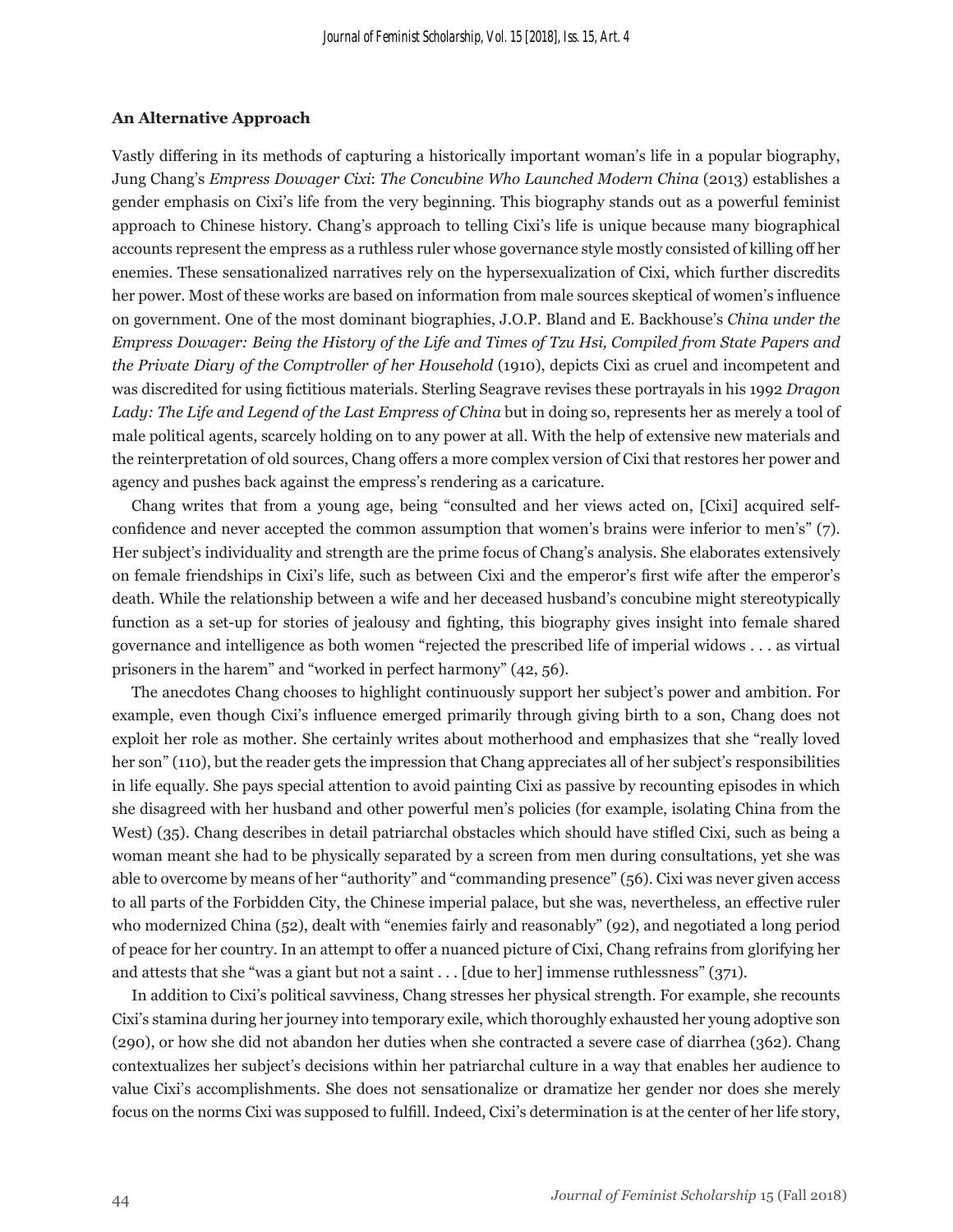and the complexity of Cixi's character emerges throughout the biography. "Cixi detested age-old prejudices against women" (179), and she passed a decree to abolish foot-binding and laws against intermarriage (325); but she was also influenced by the sexist norms which she was fighting, especially the demand that women need to obsess about their bodies. Chang elaborates that she adhered to a strict body-regimen to look young (168) and was thrilled to learn that photos could be altered to rejuvenate her appearance (333).

Despite its overall feminist approach to telling Cixi's life, Chang's biography is not without its problems. Whenever the author attempts to capture Cixi's romantic or sexual experiences, she tends to use gender normative language. The chapter "Love Doomed," for example, describes Cixi falling in love with a young eunuch. Not only does the title create a melodramatic setting, but Cixi also becomes a much more emotional and less rational being who has trouble controlling herself as her lover "turned her head" (84). It seems that when analyzing a woman's personal life, it is much harder for Chang to portray her agency. It, thus, comes as no surprise that when her lover is executed, Cixi's "world was collapsing" and she, supposedly, had a nervous breakdown (85). While Chang refrains from calling Cixi "hysteric," an adjective Stuart does use, she falls into clichéd depictions of female emotional instability. According to Chang, "[o]nly love could wreak such havoc" (87). She also critiques Cixi for not considering her adoptive son's feelings when she picks a wife for him (153). I question whether Chang would make this point when commenting on a man's life. Chang's portrait of her subject's public life effectively captures how she defied gender norms; yet, her attempt to bring her private life to a broader readership is, at times, troubled by sexist undertones about women's emotions. A feminist biography should be able to stress its female subject's romantic desires and acceptance of her devastation about personal loss in a non-conventional, non-overly dramatic manner.

Another factor that might lessen *Empress Dowager Cixi*'s feminist impact is that the biography falls into the biographical subgenre of "women worthies." These texts have rightfully been criticized as portraying noble women as uniquely capable of avoiding patriarchal demands, usually by embracing stereotypically male attributes, such as political fierceness. Such narratives tend to portray their subjects as abnormal and lack the insights into common women's experiences. Lerner elaborates that life writing about prominent women can portray them as "deviant" and "not describe the experience and history of the masses" (1975, 5). And, indeed, Chang offers little information about non-noble women during Cixi's time and exhibits few moments of class-consciousness, which limits the biography's intersectional analysis.

Lerner also criticizes that biography of women worthies "deals with women in male-defined society and tries to fit them into the categories and value systems which consider *man* the measure of significance" (1975, 7; original emphasis). She claims that women's authentic experiences cannot be told using male norms; instead the "true history of women is the history of their ongoing functioning in that male-defined world, *on their own terms*" (6; original emphasis). Despite its shortcomings, *Empress Dowager Cixi* accomplishes this goal. Chang makes clear that Cixi was trained in a patriarchal system, but is careful to point out how the Empress pushed back against the system's confines, refused to be submissive, and did not rule "like a man." In consulting new materials and reinterpreting old documents, Chang meets Lerner's demand to break through the patriarchal approach of telling women's lives by analyzing how women challenged male-centered ideology. By highlighting gendered social and political structures, *Empress Dowager Cixi* intervenes in people's understanding of women's complexities. Such life writing successfully rectifies the accounts of Cixi that judge her as "tyrannical and vicious or hopelessly incompetent" and that credit her achievements to men (373)—an accomplishment that I attribute to Chang's feminist approach to telling Cixi's life.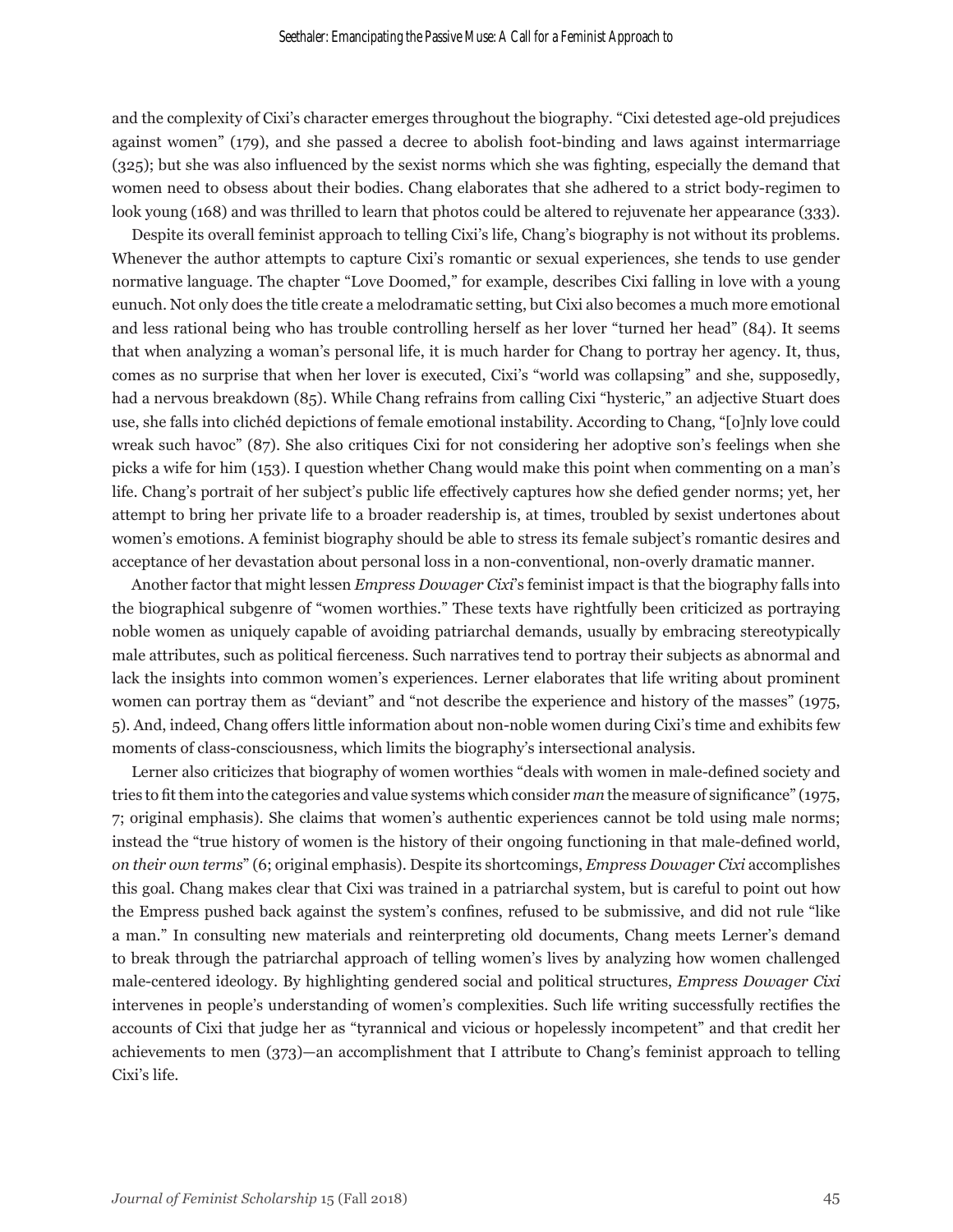### **Conclusion**

Alpern, et al. (1992) argue that when "the subject is female, gender moves to the center of analysis" (1992, 7). While this might, initially, seem like a positive trend, I suggest that it is the pervasive assumption that only women have a gender and that they are not the norm which makes some biographers fall prey to gender stereotyping. I acknowledge that patriarchy always poses a difficulty "in writing biography of women around the stereotypes of what is appropriate behavior for women" (Wagner-Martin 1980, 18). However, an approach to telling a woman's life that pushes beyond her accepted social roles and emphasizes her relationships with other women can offer the opportunity to break through ideological conditioning.

It is commendable that Stuart wrote about Warren despite the fact that she was not married to a U.S. president or another high dignitary. I strongly advocate for bringing women's experiences to a broader readership through biographies that are accessible in language and imagery. Yet, while Chang approaches her subject's life through a more critical lens on gender and women's oppression, Stuart's portrayal presents a less complex depiction of a woman's life. I am sympathetic to biographers having to make choices based on the sources they can access as crucial information often does not survive and previous biographical narratives need to be questioned for pushing a personal agenda. But, like Heilbrun did in 1988, I want to challenge biographers to make visible "events, decisions, and relationships" to tell women's stories instead of merely re-telling conventions (18). Women's experiences matter, and a feminist methodology that brings gender to the forefront and questions patriarchal stereotypes can be applied to any materials.

The current life writing boom that the U.S. literary market is experiencing offers a momentous opportunity to educate a large readership on women's contributions to societies worldwide. Biographies on historical women have the power to rectify biased understandings of world histories, inspire their readership, and influence discussions about women's social, cultural, and political positions. Perhaps the critical reactions *The Muse* has received on the hand of reviewers suggests that we might be at the start of a paradigm shift which will, eventually, also modify general readers' expectations of how a woman's life should be told.

## **Notes**

1. Angelis offers two examples that seem particularly lacking in factual support in Stuart's "discussion of Warren's education and references to a dinner she hosted for members of the Sons of Liberty" (2009, 195).

2. In addition to expanding on Warren's female friendships, Davies (2005) also offers a detailed literary analysis of Warren's letters and book.

# References

Alpern, Sara, Joyce Antler, Elisabeth Israels Perry, and Ingrid Winther Scobie 1992. "Introduction." In *The Challenge of Feminist Biography*: *Writing the Lives of Modern American Women*, edited by Sara Alpern, Joyce Antler, Elisabeth Israels Perry, and Ingrid Winther Scobie, 1-15. Urbana: University of Illinois Press.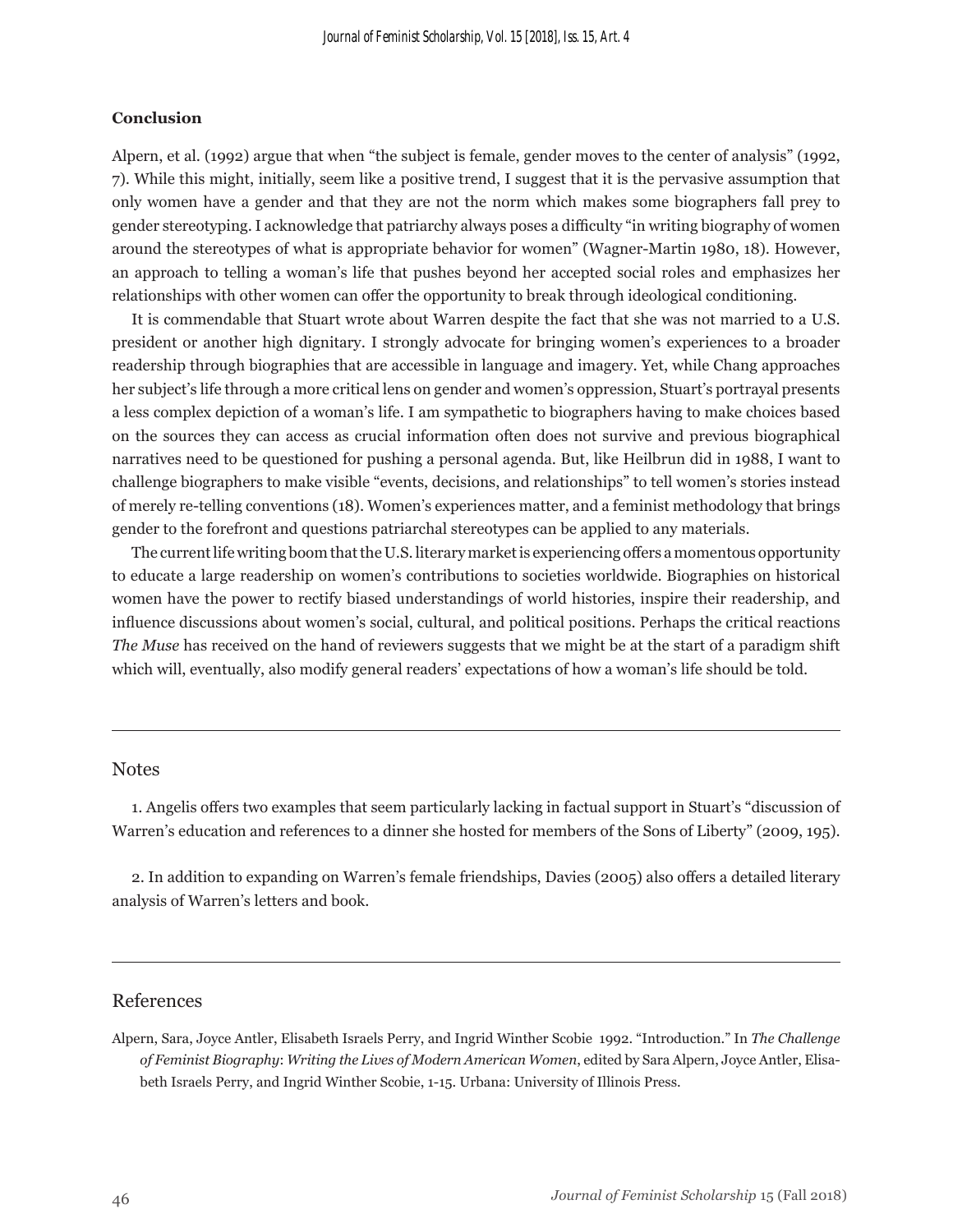- Angelis, Angelo. 2009. "Review of *The Muse of the Revolution*. *The Secret Pen of Mercy Otis Warren and the Founding of a Nation*, written by Nancy Ruben Stuart." *The Journal of American History* 96 (1): 195. http://www.jstor.org/ stable/27694762.
- Barry, Kathleen. 1992. "Toward a Theory of Women's Biography: From the Life of Susan B. Anthony." In *All Sides of the Subject: Women and Biography*, edited by Teresa Iles, 23-35. New York: Teachers College Press.
- Batchelor, Jennie. 2012. "Jane Austen and Charlotte Smith: Biography, Autobiography and the Writing of Women's Literary History." In *Women's Life Writing, 1700-1850: Gender, Genre and Authorship*, edited by D. Cook and A. Culley, 181-196. Basingstoke: Palgrave Macmillan.
- Bell, Susan Groag, and Marilyn Yalom. 1990. "Introduction." In *Revealing Lives: Autobiography, Biography, and Gender*, edited by Susan Groag Bell and Marilyn Yalom, 1-11. Albany: State University of New York Press.
- Berkin, Carol, and Clara Lovett. 1980. *Women, War, and Revolution.* New York: Holmes and Meyer.
- Bland, J.O.P., and E. Backhouse. 1910. *China under the Empress Dowager: Being the History of the Life and Times of Tzu Hsi, Compiled from State Papers and the Private Diary of the Comptroller of her Household*. New York: Houghton Mifflin.
- Brown, Alice. 1896. *Mercy Warren.* New York: Charles Scribner's Sons.
- Canning, Kathleen. 2005. *Gender History in Practice: Historical Perspectives on Bodies, Class and Citizenship*. Ithaca: Cornell University Press.
- Chang, Jung. 2013. *Empress Dowager Cixi: The Concubine Who Launched Modern China*. New York: Alfred A. Knopf.
- Davies, Kate. 2005. *Catharine Macaulay and Mercy Otis Warre: The Revolutionary Atlantic and the Politics of Gender*. Oxford: Oxford University Press.
- ------. 2009. "Review of *The Muse of the Revolution*: *The Secret Pen of Mercy Otis Warren and the Founding of a Nation*, written by Nancy Ruben Stuart." *The New England Quarterly* 82 (2): 374-376. http://www.jstor.org/ stable/25652022.
- Gray, Janet. 1993. "The Sewing Contest: Christina Rossetti and the Other Women." a/b: *Auto/ Biography Studies* 8 (2): 233-257. doi: 10.1080/08989575.1993.10846721.
- Heilbrun, Carolyn. 1988. *Writing a Woman's Life*. New York: Bellantine Books.

Jelinek, Estelle C. 1980. *Women's Autobiography: Essays in Criticism*. Bloomington: Indiana University Press.

- Kerber, Linda. 1980. *Women of the Republic: Intellect and Ideology in Revolutionary America*. Chapel Hill: University of North Carolina Press.
- Lerner, Gerda. 1975. "Placing Women in History: Definitions and Challenges." *Feminist Studies* 3 (1/2): 5-14. http:// www.jstor.org/stable/3518951.
- Morrison, Fleur. 2017. "Do Men and Women Read Differently?" *Readability* (blog), April 29, http://readability.com. au/2017/04/29/do-men-and-women-read-differently/.
- Pleck, Elizabeth H. 1991. *An Historic Overview of American Gender Roles and Relations from Precolonial Times to the Present.* Wellesley: Center for Research on Women.
- Seagrave, Sterling. 1992. *Dragon Lady: The Life and Legend of the Last Empress of China*. New York: Vintage.
- Smith-Rosenberg, Carroll. 1975. "The Female World of Love and Ritual: Relations between Women in Nineteenth-Century America." *Signs* 1 (1): 1-29.